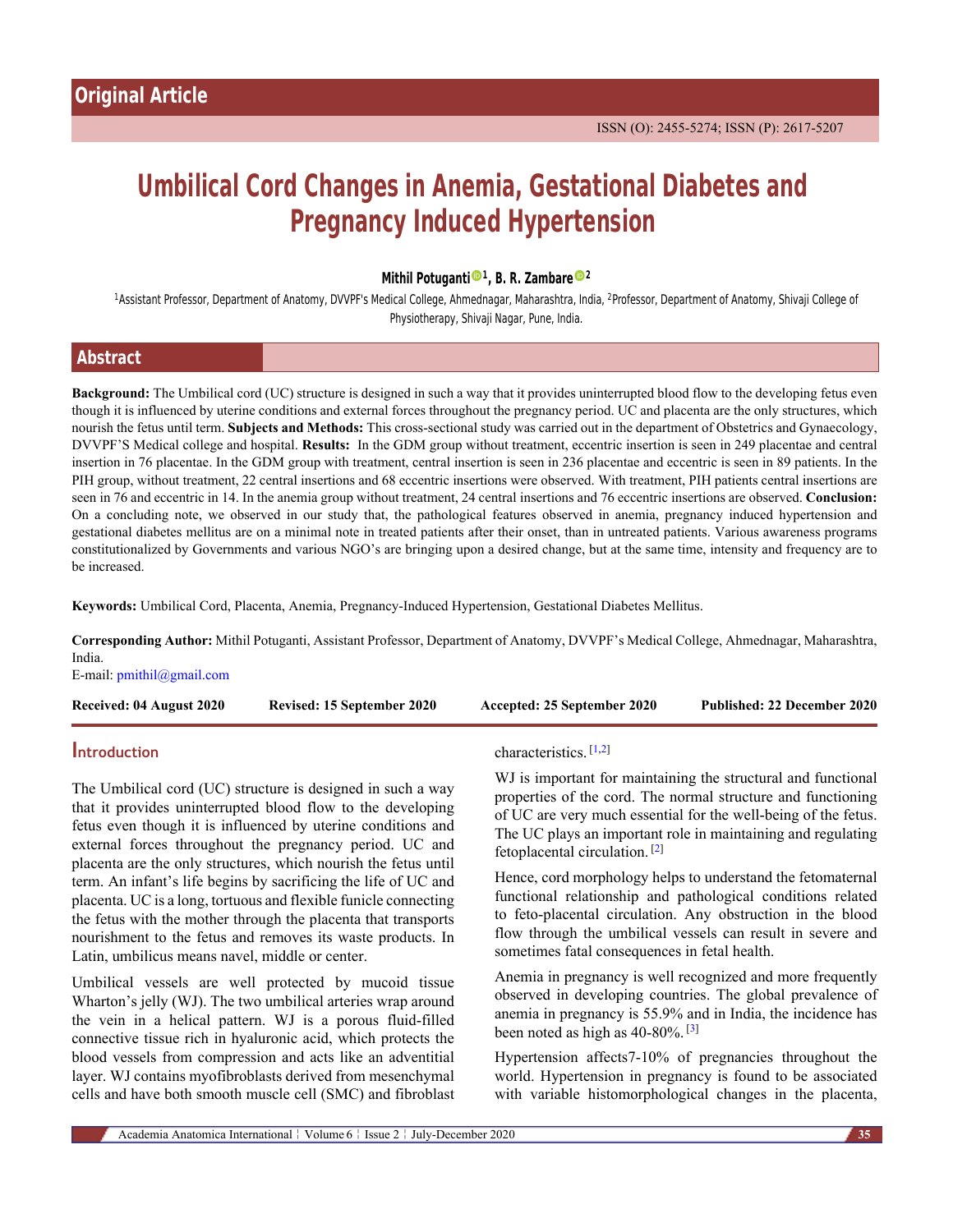which shows a clear reflection of poor foetal outcomes. [\[4\]](#page-4-3)

Gestational diabetes mellitus (GDM) is described as glucose intolerance of varying severity with the onset or first recog-nition during pregnancy and disappears with delivery.<sup>[[5](#page-4-4)-[7](#page-4-5)]</sup> In India the prevalence of GDM is 4-11.6% and varies according to geographical areas and diagnostic methods employed.  $[8,9]$  $[8,9]$  $[8,9]$  $[8,9]$  $[8,9]$ 

Diabetes mellitus (DM) in pregnancy is associated with a variety of placental abnormalities. The extent of these changes depends on a number of factors, particularly the quality of glycemic control achieved during the critical periods in placental development.  $[7,8]$  $[7,8]$  Examination of the placenta immediately after delivery provides much insight into the prenatal health of the baby and the mother. [\[9\]](#page-5-1)

Considering the outcomes of these diseases on the umbilical cord, we decided to study this topic using different staining methods. Going through the literature, we observed earlier researchers had done the morphological and histological studies of placenta only. In our study, we aim to study the umbilical cord's morphology and histological parameters.

## **Subjects and Methods**

After getting Institutional Ethics Committee clearance, this cross-sectional study was carried out in the department of Obstetrics and Gynaecology, DVVPF'S Medical college and hospital.

### **The study participants were divided into seven groups as follows.**

Controls (n=325)

GDMNT (n=325) : Gestational diabetes without treatment

GDMT (n=325) : Gestational diabetes with treatment

PIHNT (n=90) : Pregnancy-induced hypertension without treatment

PIHT (n=90) : Pregnancy-induced hypertension with treatment

ANENT (n=100) : Anemia without treatment

ANET (n=100) : Anemia with treatment

#### **Inclusion criteria:**

Only the pregnant women of 18-40 years of attending the obstetrics and gynaecology and willing to participate in the study by signing an informed consent form were included. Patients who deliver in normal and Caesarean section were included.

#### **Exclusion criteria:**

Patients who are less than 18 years and above 40, Patients with blood-borne infections like HIV, Hepatitis, Patients with drug abuse, alcohol and smoking were excluded.

#### **Method of Collection**

Specimens were collected from the obstetrics and gynecology department and stored in 10% formalin solution and then histological and morphometrical studies will be conducted on it.

In umbilical cords, the following parameters were measured:

#### **Morphological:**

Length, Diameter.

#### **Histological:**

Total cord area, Wharton's jelly area, Total vessel

#### **Statistical analysis:**

Was carried out by using SPSS14. Data expressed as mean, standard deviation and percentages as applicable. Kolmogrov smrinov test was used to assess the normality. The betweengroup analysis was done by using an independent t-test. The null hypothesis was rejected at 0.05.

## **Results**

To study the role of treatment on umbilical cord changes due to anemia, gestational diabetes and pregnancy-induced hypertension, three hundred and twenty-five controls, three hundred twenty-five pregnants with gestational diabetes with treatment, without treatment, ninety pregnancy-induced hypertensives with treatment and without treatment, one hundred pregnants with gestational diabetes on treatment and without treatment were studied.

Baseline details like age, height, weight, the information about parity and type of delivery in between the groups were given in [Table 1].

[Table 2] shows the site of insertion of the umbilical cord to the placenta was depicted. The number of cotyledons of the placenta was showed in [Table 3]. The untreated pregnancy-induced hypertension group has the lowest number of cotyledons.

[Table 4] shows the umbilical cord diameter in study groups. The untreated gestational diabetes mellitus group had the lowest diameter compared to other groups. The length of the umbilical cord was depicted in [Table 5]. There was no much difference among the groups.

Total cord area between the groups as depicted in Table 6 Untreated pregnancy-induced hypertension had the lowest value in comparison to other groups. The Wharton jelly area between groups was depicted in Table 7 Untreated pregnancyinduced hypertension group had the lowest Wharton jelly area when compared to other groups. Table 8 depicts the total vessel area between the groups. The untreated anemia group had the lowest area.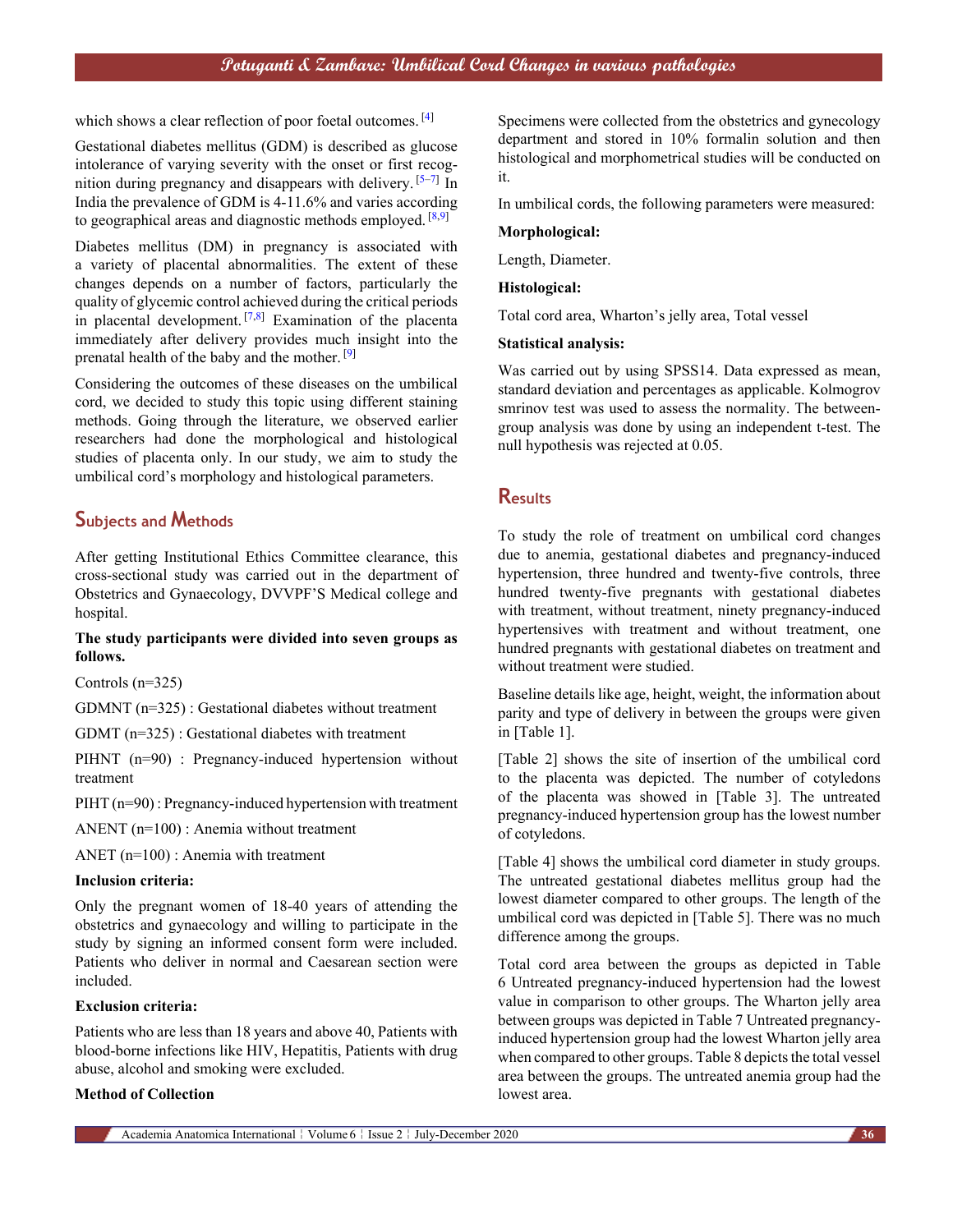# **Potuganti & Zambare: Umbilical Cord Changes in various pathologies**

| Sl. No         | <b>Parameter</b> | Group                     |                          |                          |                         |                           |                          |                              |
|----------------|------------------|---------------------------|--------------------------|--------------------------|-------------------------|---------------------------|--------------------------|------------------------------|
|                |                  | <b>GDMNT</b><br>$(n=325)$ | <b>GDMT</b><br>$(n=325)$ | <b>PIHNT</b><br>$(n=90)$ | <b>PIHT</b><br>$(n=90)$ | <b>ANENT</b><br>$(n=100)$ | <b>ANET</b><br>$(n=100)$ | <b>Controls</b><br>$(n=325)$ |
| 1              | Age              | 27.20<br>(3.31)           | 26.98<br>(3.30)          | 27.23<br>(3.35)          | 26.94<br>(3.11)         | 27.40<br>(3.31)           | 27.10<br>(3.28)          | 26.94(3.34)                  |
| $\overline{2}$ | Height           | 156.59<br>(5.52)          | 156.64<br>(5.55)         | 156.70<br>(5.55)         | 156.36<br>(5.72)        | 156.54<br>(5.71)          | 155.62<br>(6.53)         | 156.36<br>(5.62)             |
| 3              | Weight           | 62.53<br>(10.53)          | 64.30<br>(11.51)         | 65.67<br>(12.91)         | 66.07<br>(14.20)        | 65.89<br>(12.55)          | 66.65<br>(11.80)         | 63.75<br>(11.03)             |
| $\overline{4}$ | Parity P1 P2     |                           |                          |                          |                         |                           |                          |                              |
|                |                  | 88                        | 94                       | 38                       | 29                      | 38                        | 42                       | 78                           |
|                |                  | 237                       | 231                      | 52                       | 61                      | 62                        | 58                       | 247                          |
| $\mathfrak{S}$ | Type of          |                           |                          |                          |                         |                           |                          |                              |
|                |                  | 295                       | 273                      | 83                       | 78                      | 93                        | 89                       | 136                          |
|                |                  | 30                        | 52                       | 07                       | 12                      | 07                        | 11                       | 189                          |

vaginal<br>Data of age, height and weight was expressed as Mean (SD), parity and type of delivery data is the actual number.

GDMNT: Gestational diabetes without treatment; GDMT: Gestational diabetes with treatment; PIHNT: Pregnancy-induced hypertension without treatment; PIHT: Pregnancy-induced hypertension with treatment; ANENT: Anemia without treatment; ANET: Anemia with treatment.

| Table 2: Site of insertion of the umbilical cord to the placenta in study participants |                           |                          |                          |                         |                           |                          |                              |
|----------------------------------------------------------------------------------------|---------------------------|--------------------------|--------------------------|-------------------------|---------------------------|--------------------------|------------------------------|
| Site of                                                                                | Group                     |                          |                          |                         |                           |                          |                              |
|                                                                                        | <b>GDMNT</b><br>$(n=325)$ | <b>GDMT</b><br>$(n=325)$ | <b>PIHNT</b><br>$(n=90)$ | <b>PIHT</b><br>$(n=90)$ | <b>ANENT</b><br>$(n=100)$ | <b>ANET</b><br>$(n=100)$ | <b>Controls</b><br>$(n=325)$ |
| Centre                                                                                 | 76                        | 236                      | 22                       | 76                      | 24                        | 81                       | 291                          |
| Eccentric                                                                              | 249                       | 89                       | 68                       | 14                      | 76                        | 19                       | 34                           |

GDMNT: Gestational diabetes without treatment; GDMT: Gestational diabetes with treatment; PIHNT: Pregnancy-induced hypertension without treatment; PIHT: Pregnancy-induced hypertension with treatment; ANENT: Anemia without treatment; ANET: Anemia with treatment.

| Table 3: Number of cotyledons of the placenta in study participants |                  |              |                  |              |                  |                 |  |
|---------------------------------------------------------------------|------------------|--------------|------------------|--------------|------------------|-----------------|--|
| Group                                                               |                  |              |                  |              |                  |                 |  |
| <b>GDMNT</b>                                                        | <b>GDMT</b>      | <b>PIHNT</b> | $PIHT(n=90)$     | <b>ANENT</b> | <b>ANET</b>      | <b>Controls</b> |  |
| $(n=325)$                                                           | $(n=325)$        | $(n=90)$     |                  | $(n=100)$    | $(n=100)$        | $(n=325)$       |  |
| 16.30(1.85)                                                         | $22.32(1.52)$ ** | 14.44 (1.08) | $21.96(1.84)$ ** | 15.44(2.84)  | $21.00(1.84)$ ** | 21.64(2.02)     |  |

Data expressed as Mean (SD)

 $*$  p < 0.001.

GDMNT: Gestational diabetes without treatment; GDMT: Gestational diabetes with treatment; PIHNT: Pregnancy-induced hypertension without treatment; PIHT: Pregnancy-induced hypertension with treatment; ANENT: Anemia without treatment; ANET: Anemia with treatment.

| Table 4: Umbilical cord diameter in study participants |                          |                          |                 |                           |                          |                              |  |
|--------------------------------------------------------|--------------------------|--------------------------|-----------------|---------------------------|--------------------------|------------------------------|--|
| Group                                                  |                          |                          |                 |                           |                          |                              |  |
| <b>GDMNT</b><br>$(n=325)$                              | <b>GDMT</b><br>$(n=325)$ | <b>PIHNT</b><br>$(n=90)$ | PIHT $(n=90)$   | <b>ANENT</b><br>$(n=100)$ | <b>ANET</b><br>$(n=100)$ | <b>Controls</b><br>$(n=325)$ |  |
| 1.38(0.51)                                             | $2.04(0.25)$ **          | 1.40(0.13)               | $2.01(0.17)$ ** | 1.45(0.12)                | $2.02(0.24)$ **          | 2.04(0.25)                   |  |

Data expressed as Mean (SD)

\*\*  $p < 0.001$ .

GDMNT: Gestational diabetes without treatment; GDMT: Gestational diabetes with treatment; PIHNT: Pregnancy-induced hypertension without treatment; PIHT: Pregnancy-induced hypertension with treatment; ANENT: Anemia without treatment; ANET: Anemia with treatment.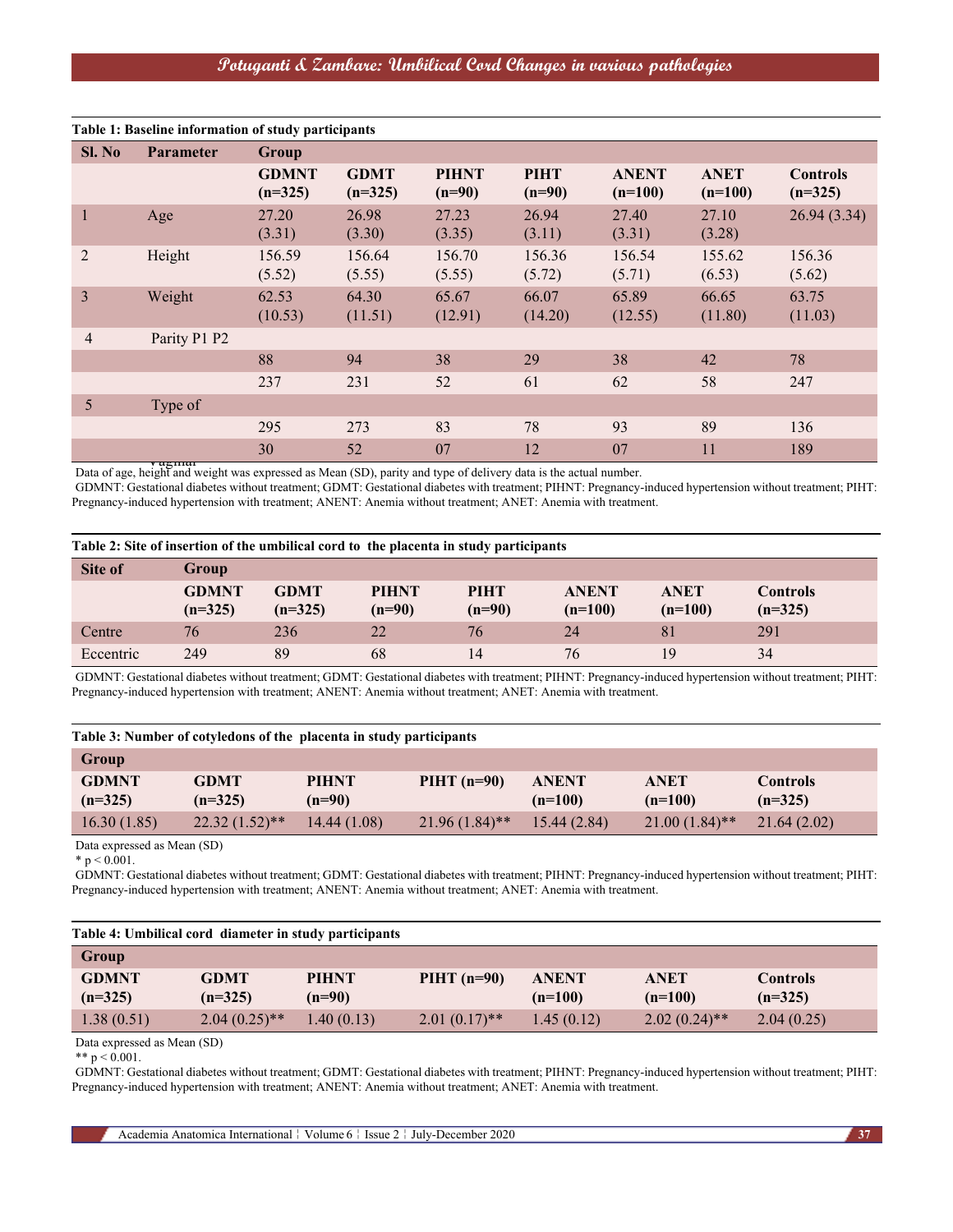| Table 5: Umbilical cord length in study participants |                          |                |               |                           |                          |                              |  |
|------------------------------------------------------|--------------------------|----------------|---------------|---------------------------|--------------------------|------------------------------|--|
| Group                                                |                          |                |               |                           |                          |                              |  |
| <b>GDMNT</b><br>$(n=325)$                            | <b>GDMT</b><br>$(n=325)$ | PIHNT $(n=90)$ | PIHT $(n=90)$ | <b>ANENT</b><br>$(n=100)$ | <b>ANET</b><br>$(n=100)$ | <b>Controls</b><br>$(n=325)$ |  |
| 53.80 (1.99)                                         | 53.98 (1.97)             | 53.28(2.10)    | 53.60 (1.88)  | 53.81 (2.02)              | 53.95 (1.97)             | 53.61 (2.21)                 |  |

Data expressed as Mean (SD)

GDMNT: Gestational diabetes without treatment; GDMT: Gestational diabetes with treatment; PIHNT: Pregnancy-induced hypertension without treatment; PIHT: Pregnancy-induced hypertension with treatment; ANENT: Anemia without treatment; ANET: Anemia with treatment.

| Group                     |                          |                          |                  |                           |                          |                              |
|---------------------------|--------------------------|--------------------------|------------------|---------------------------|--------------------------|------------------------------|
| <b>GDMNT</b><br>$(n=325)$ | <b>GDMT</b><br>$(n=325)$ | <b>PIHNT</b><br>$(n=90)$ | $PIHT$ (n=90)    | <b>ANENT</b><br>$(n=100)$ | <b>ANET</b><br>$(n=100)$ | <b>Controls</b><br>$(n=325)$ |
| 32(1.39)                  | 36.34<br>$(2.18)$ **     | 25.72(1.70)              | $36.38(1.89)$ ** | 27.11(2.69)               | $37.11(2.30)$ **         | 37.03(2.47)                  |

Data expressed as Mean (SD)

\*\*  $p < 0.001$ .

GDMNT: Gestational diabetes without treatment; GDMT: Gestational diabetes with treatment; PIHNT: Pregnancy-induced hypertension without treatment; PIHT: Pregnancy-induced hypertension with treatment; ANENT: Anemia without treatment; ANET: Anemia with treatment.

| Table 7: Wharton jelly area in study participants |                          |                          |                             |                           |                          |                              |  |
|---------------------------------------------------|--------------------------|--------------------------|-----------------------------|---------------------------|--------------------------|------------------------------|--|
| Group                                             |                          |                          |                             |                           |                          |                              |  |
| <b>GDMNT</b><br>$(n=325)$                         | <b>GDMT</b><br>$(n=325)$ | <b>PIHNT</b><br>$(n=90)$ | $PIHT$ (n=90)               | <b>ANENT</b><br>$(n=100)$ | <b>ANET</b><br>$(n=100)$ | <b>Controls</b><br>$(n=325)$ |  |
| 35.76 (3.36)                                      | $40.48(5.35)$ **         | 34.88 (3.38)             | $41.63(5.56)$ <sup>**</sup> | 36.81(2.36)               | $44.36(3.25)$ **         | 44.25 (3.34)                 |  |

Data expressed as Mean (SD) \*\*  $p < 0.001$ .

GDMNT: Gestational diabetes without treatment; GDMT: Gestational diabetes with treatment; PIHNT: Pregnancy-induced hypertension without treatment; PIHT: Pregnancy-induced hypertension with treatment; ANENT: Anemia without treatment; ANET: Anemia with treatment.

| Table 8: Total vessel area in study participants |             |              |               |              |             |                 |  |
|--------------------------------------------------|-------------|--------------|---------------|--------------|-------------|-----------------|--|
| Group                                            |             |              |               |              |             |                 |  |
| <b>GDMNT</b>                                     | <b>GDMT</b> | <b>PIHNT</b> | $PIHT$ (n=90) | <b>ANENT</b> | <b>ANET</b> | <b>Controls</b> |  |
| $(n=325)$                                        | $(n=325)$   | $(n=90)$     |               | $(n=100)$    | $(n=100)$   | $(n=325)$       |  |
| 11.33(1.72)                                      | 9.61(0.97)  | 6.08(0.66)   | 11.32(1.71)   | 5.25(0.73)   | 11.41(1.73) | 12.42(1.63)     |  |

Data expressed as Mean (SD)

\*\*  $p < 0.001$ .

GDMNT: Gestational diabetes without treatment; GDMT: Gestational diabetes with treatment; PIHNT: Pregnancy-induced hypertension without treatment; PIHT: Pregnancy-induced hypertension with treatment; ANENT: Anemia without treatment; ANET: Anemia with treatment.

# **Discussion**

This study was carried out to understand the role of treatment on umbilical cord changes due to anemia, gestational diabetes and pregnancy-induced hypertension, three hundred and twenty-five controls, three hundred twenty-five pregnants with gestational diabetes with treatment, without treatment, ninety pregnancy-induced hypertensives with treatment and without treatment, one hundred pregnants with gestational diabetes on treatment and without treatment were studied.

Some remote areas of developing countries like India have still had no access to proper medical care. Hence, this study was conducted to compare the beneficial effects of medical management in maternal anemia, gestational diabetes and pregnancy-induced hypertension.

There can be several variations with cord insertion into the placenta.<sup>[\[10](#page-5-2)]</sup> [Table 2] shows the site of insertion of the umbilical cord to the placenta was depicted. The number of cotyledons of the placenta was showed in Table 3. The untreated pregnancy-induced hypertension group has the lowest number of cotyledons.

Academia Anatomica International | Volume 6 | Issue 2 | July-December 2020 **38**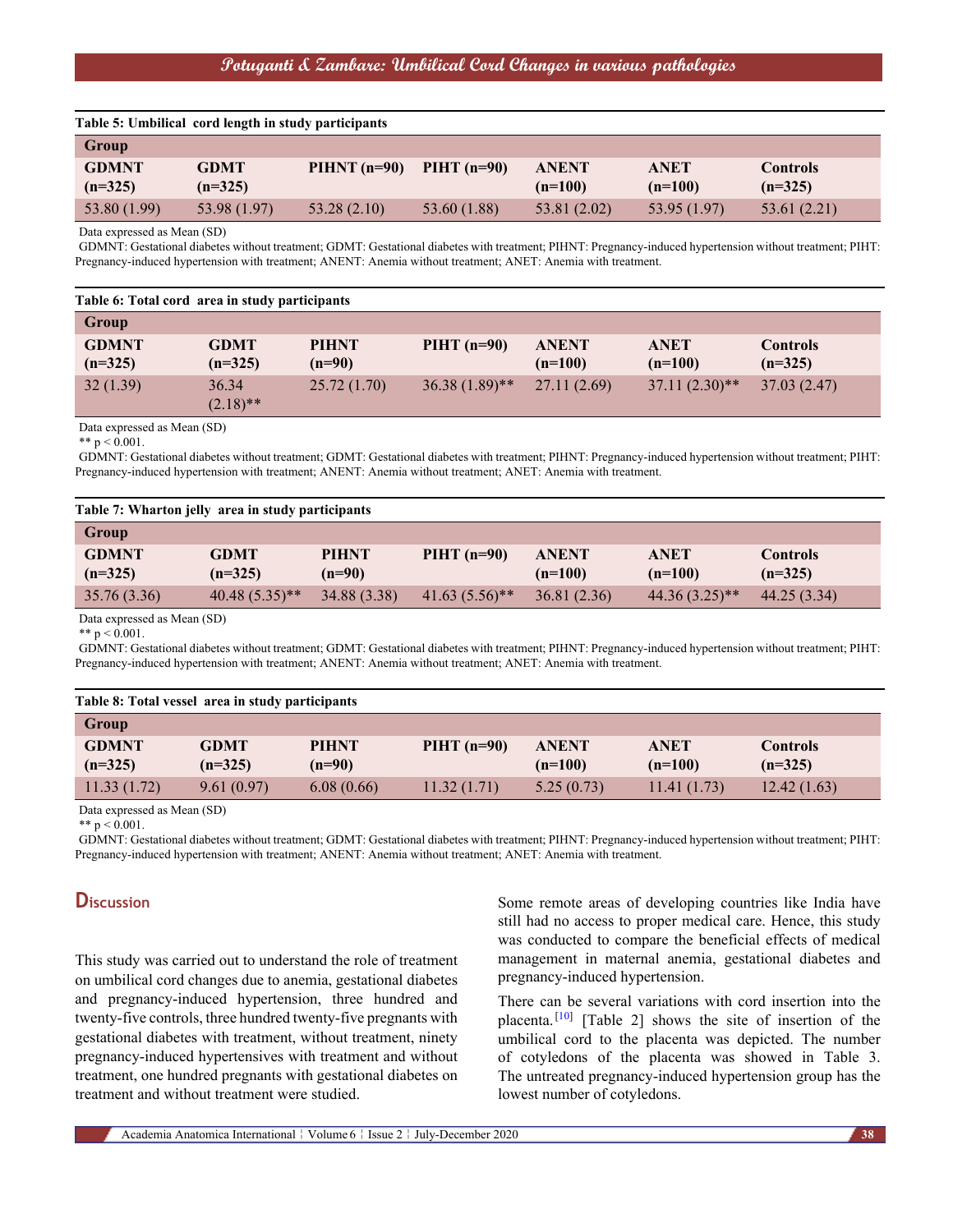The normal cord contains two arteries and one vein. During the placental examination, the delivering physician should count the vessels in either the middle third of the cord or the fetal third of the cord, because the arteries are sometimes fused near the placenta and are therefore difficult to differentiate.<sup>[[11\]](#page-5-3)</sup>

The umbilical cord is responsible for maternal-fetal blood flow. Normally, it is composed of two arteries permeated with venous blood and a vein that transports arterial blood, cushioned by a special type of mucous connective tissue known as Wharton's jelly (WJ) and by remnants of the allantoids.[[12\]](#page-5-4)

| <b>Parameter</b>         | Author                  | Author's<br>finding                | <b>Current</b><br>study |
|--------------------------|-------------------------|------------------------------------|-------------------------|
| Artery<br>area<br>in GDM | Sapna<br>Amin et, al.   | $8.02 \pm 2.62$                    | $11.33$ mm <sup>2</sup> |
| Artery<br>area<br>in GDM | Rafah Hady<br>Lateef    | $0.36 \pm 0.08$<br>mm <sup>2</sup> | $11.33$ mm <sup>2</sup> |
| Diameter in<br>GDM       | Paricher<br>Pooran sari | $3.2 \text{ mm}$                   | $1.38$ mm               |

WJ consists of cells with similar characteristics to smooth muscle ones and that allows its contractile function. These cells constitute an interconnected network of collagen that form canaliculi and perivascular spaces,  $[13,14]$  $[13,14]$  $[13,14]$  permitting adequate blood flow to the fetus in cases of umbilical cord compression during pregnancy or delivery.[[15\]](#page-5-7)

Alterations in the area of WJ have been described in various conditions such as hypertensive disease,  $[16,17]$  $[16,17]$  $[16,17]$  tobacco smoking,  $[18]$  $[18]$  prematurity and fetal distress during labor.  $[18]$ The absence of WJ around vessels of the umbilical cord has been found in cases of perinatal mortality, $[19]$  $[19]$  whereas the presence of a large area of WJ has been described in cases of diabetes mellitus.[[20\]](#page-5-12) Until recently, data on WJ abnormalities consisted of findings resulting from pathological examinations or case reports.<sup>[\[21](#page-5-13)]</sup> The presence of a thin cord identified during pregnancy places the fetus at risk of restricted growth and birthweight, classified as small for gestational age. This appears to be a consequence of a reduction in the area of  $WJ.$ <sup>[\[22](#page-5-14)]</sup>

[Table 4] shows the umbilical cord diameter in study groups. The untreated gestational diabetes mellitus group had the lowest diameter compared to other groups. The length of the umbilical cord was depicted in [Table 5]. There was no much difference among the groups. Total cord area between the groups as depicted in [Table 6] Untreated pregnancy-induced hypertension had the lowest value in comparison to other groups. The Wharton jelly area between groups was depicted in [Table 7]. The untreated pregnancy-induced hypertension group had the lowest Wharton jelly area when compared to other groups. [Table 8] depicts the total vessel area between the groups. The untreated anemia group had the lowest area.

The following table depicts the comparison between different studies and the current study.

# **Conclusion**

On a concluding note, we observed in our study that, the pathological features observed in anemia, pregnancy induced hypertension and gestational diabetes mellitus are on a minimal note in treated patients after their onset, than in untreated patients. Various awareness programs constitutionalized by Governments and various NGO's are bringing upon a desired change, but at the same time, intensity and frequency are to be increased.

## **Acknowledgments**

I express my sincere gratitude to Dr. Abhijeet Diwate, Dy. Director, DVVPF's Medical College, Ahmednagar for permitting me to conduct this research work in this esteemed institute. I thank Dr. Sunil Mhaske, Dean, DVVPF's Medical College, Ahmednagar for giving consent for my research work. I profusely thank my guide, Dr. B.R. Zambare, former Prof &HOD, Department Of Anatomy, Dr. S.E.Pawar, Prof &HOD, Department of Anatomy, DVVPF's Medical College, Ahmednagar for permitting me to conduct my work in the department. I express my heartfelt gratitude to Dr. Jadhav. S.D, Professor, Department of Anatomy for her selfless cooperation throughout my work.

## **References**

- <span id="page-4-0"></span>1. Takechi K, Kuwabara Y, Mizuno M. Ultrastructural and immunohistochemical studies of Wharton's jelly umbilical cord cells. Placenta. 1993;14(2):235–245. Available from: [https:](https://dx.doi.org/10.1016/s0143-4004(05)80264-4) [//dx.doi.org/10.1016/s0143-4004\(05\)80264-4](https://dx.doi.org/10.1016/s0143-4004(05)80264-4).
- <span id="page-4-1"></span>2. Sexton AJ, Turmaine M, Cai WQ, Burnstock G. A study of the ultrastructure of developing human umbilical vessels. J Anat. 1996;188:75–85.
- <span id="page-4-2"></span>3. Rohini M, Yogesh A, Goyal M, Kurrey P. Histological Changes in the Placentae from Severe Anaemic Mothers. Int J Med Sci Public Health. 2013;2(1):30–35.
- <span id="page-4-3"></span>4. ; Available from: [http://medind.nic.in/jae/t01/i1/jaet01i1p24.](http://medind.nic.in/jae/t01/i1/jaet01i1p24.pdf) [pdf.](http://medind.nic.in/jae/t01/i1/jaet01i1p24.pdf)
- <span id="page-4-4"></span>5. Balaji V, Madhuri BS, Ashalatha S, Sheela S, S S, Seshiah V. A1C in Gestational Diabetes Mellitus in Asian Indian Women. Diabetes Care. 2007;30:1865–1867. Available from: [https://dx.doi.org/10.2337/dc06-2329.](https://dx.doi.org/10.2337/dc06-2329)
- 6. Alfadhli E. Gestational diabetes mellitus. Saudi Med J. 2015;36(4):399–406. Available from: [https://dx.doi.org/10.](https://dx.doi.org/10.15537/smj.2015.4.10307) [15537/smj.2015.4.10307](https://dx.doi.org/10.15537/smj.2015.4.10307).
- <span id="page-4-5"></span>7. Kalra P, Kachhwaha C, Singh H. Prevalence of gestational diabetes mellitus and its outcome in western Rajasthan. Indian J Endocrinol Metab. 2013;17(4):677–677. Available from: <https://dx.doi.org/10.4103/2230-8210.113760>.

Academia Anatomica International | Volume 6 | Issue 2 | July-December 2020 **39**